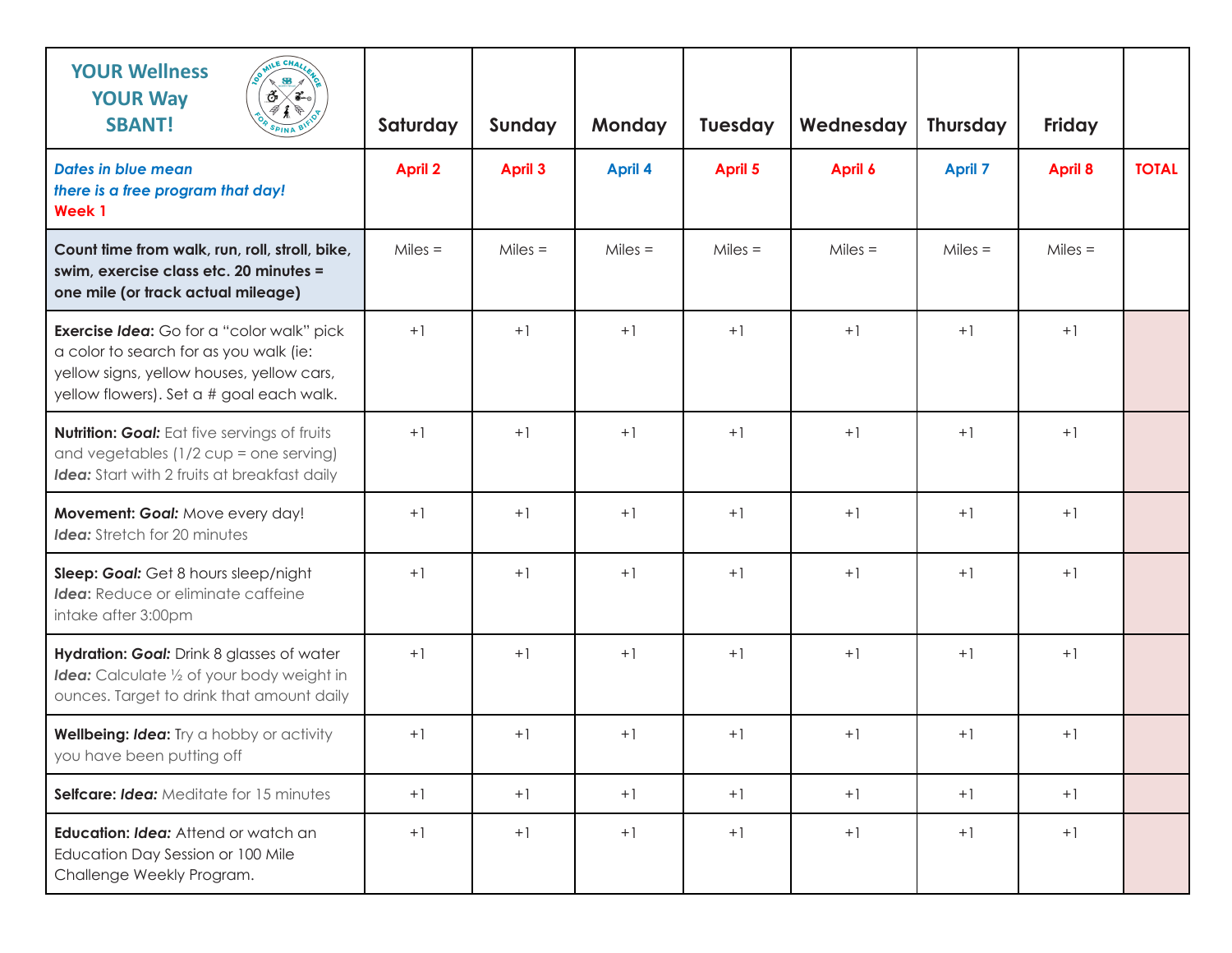| Log total daily miles online. Total:                                                                                                                                  |                |           |               |                |           |                 |               |              |
|-----------------------------------------------------------------------------------------------------------------------------------------------------------------------|----------------|-----------|---------------|----------------|-----------|-----------------|---------------|--------------|
| <b>YOUR Wellness</b><br><b>YOUR Way</b><br><b>SBANT!</b>                                                                                                              | Saturday       | Sunday    | <b>Monday</b> | <b>Tuesday</b> | Wednesday | <b>Thursday</b> | <b>Friday</b> |              |
| Week 2                                                                                                                                                                | <b>April 9</b> | April 10  | April 11      | April 12       | April 13  | April 14        | April 15      | <b>TOTAL</b> |
| Count time from walk, run, roll, stroll, bike,<br>swim, exercise class etc. 20 minutes =<br>one mile (or track actual mileage)                                        | $Miles =$      | $Miles =$ | $Miles =$     | $Miles =$      | $Miles =$ | $Miles =$       | $Miles =$     |              |
| Exercise Idea: Try a new-to-you work out<br>video on YouTube or online.                                                                                               | $+1$           | $+1$      | $+1$          | $+1$           | $+1$      | $+1$            | $+1$          |              |
| Nutrition: Goal: Eat five servings of fruits<br>and vegetables $(1/2$ cup = one serving)<br>Idea: Try a new fruit, vegetable, or recipe<br>each week of the challenge | $+1$           | $+1$      | $+1$          | $+1$           | $+1$      | $+1$            | $+1$          |              |
| Movement: Goal: Move every day!<br><b>Idea:</b> Clean house/office for 30 minutes                                                                                     | $+1$           | $+1$      | $+1$          | $+1$           | $+1$      | $+1$            | $+1$          |              |
| Sleep: Goal: Get 8 hours sleep/night<br><b>Idea:</b> Turn off electronics 30 minutes<br>before bed                                                                    | $+1$           | $+1$      | $+1$          | $+1$           | $+1$      | $+1$            | $+1$          |              |
| Hydration: Goal: Drink 8 glasses of water<br>Idea: Start your day with a full glass of<br>water with a squeeze of fresh lemon                                         | $+1$           | $+1$      | $+1$          | $+1$           | $+1$      | $+1$            | $+1$          |              |
| Wellbeing: Idea: Organize a cluttered<br>space                                                                                                                        | $+1$           | $+1$      | $+1$          | $+1$           | $+1$      | $+1$            | $+1$          |              |
| Selfcare: Idea: Talk to a friend or family<br>member about the best part of your day                                                                                  | $+1$           | $+1$      | $+1$          | $+1$           | $+1$      | $+1$            | $+1$          |              |
| Education: Idea: Attend or watch an<br>Education Day Session or 100 Mile<br>Challenge Weekly Program.                                                                 | $+1$           | $+1$      | $+1$          | $+1$           | $+1$      | $+1$            | $+1$          |              |
| Log total daily miles online. Total:                                                                                                                                  |                |           |               |                |           |                 |               |              |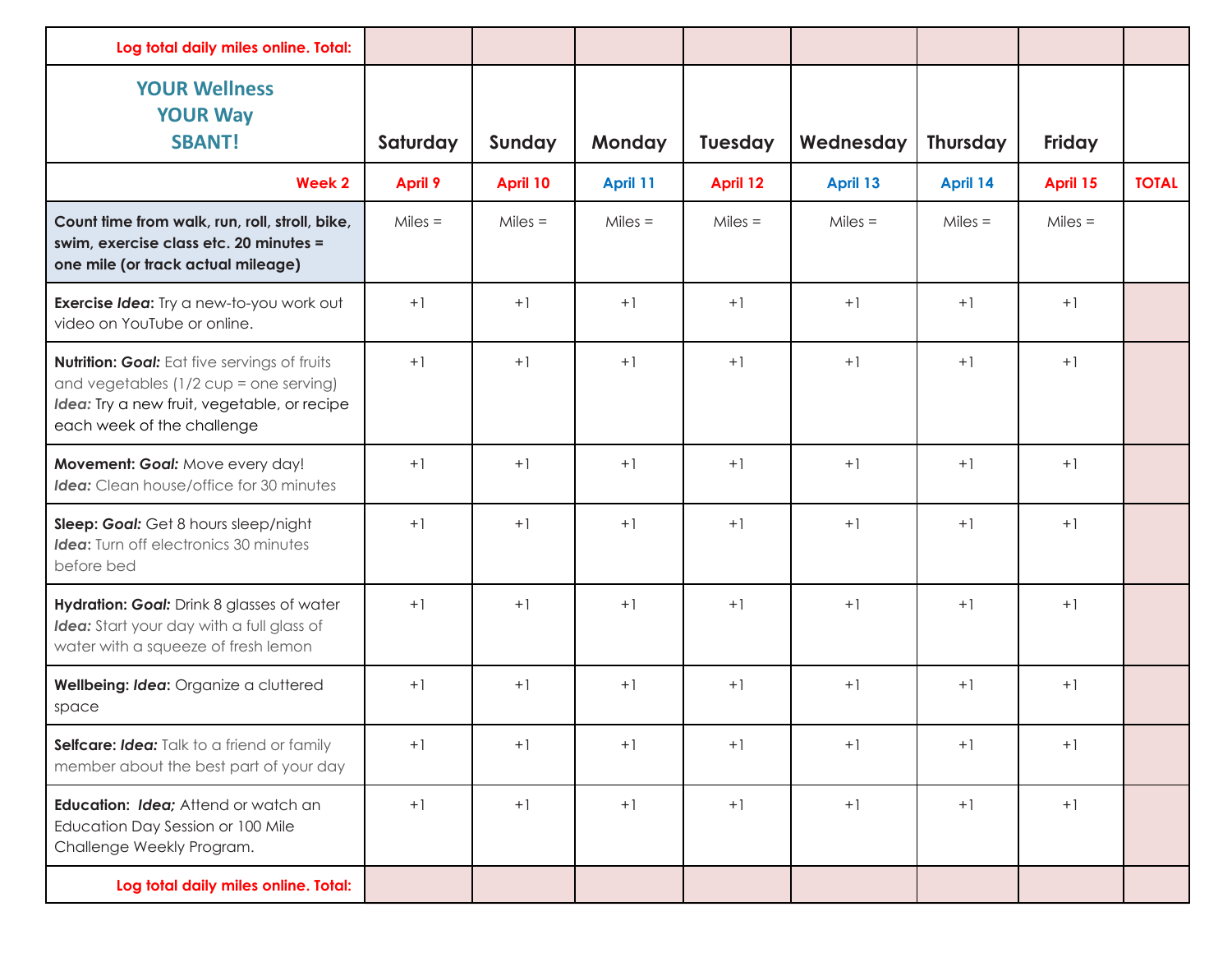| <b>YOUR Wellness</b><br><b>YOUR Way</b>                                                                                                                                                   |           |           |               |                |                 |                 |                 |              |
|-------------------------------------------------------------------------------------------------------------------------------------------------------------------------------------------|-----------|-----------|---------------|----------------|-----------------|-----------------|-----------------|--------------|
| <b>SBANT!</b>                                                                                                                                                                             | Saturday  | Sunday    | <b>Monday</b> | <b>Tuesday</b> | Wednesday       | <b>Thursday</b> | <b>Friday</b>   |              |
| Week 3                                                                                                                                                                                    | April 16  | April 17  | April 18      | April 19       | <b>April 20</b> | <b>April 21</b> | <b>April 22</b> | <b>TOTAL</b> |
| Count time from walk, run, roll, stroll, bike,<br>swim, exercise class etc. 20 minutes =<br>one mile (or track actual mileage)                                                            | $Miles =$ | $Miles =$ | $Miles =$     | $Miles =$      | $Miles =$       | $Miles =$       | $Miles =$       |              |
| <b>Exercise Idea:</b> Focus exercise on a part of<br>your body that you usually don't exercise                                                                                            | $+1$      | $+1$      | $+1$          | $+1$           | $+1$            | $+1$            | $+1$            |              |
| <b>Nutrition: Goal:</b> Eat five servings of fruits<br>and vegetables $(1/2$ cup = one serving)<br>Idea: Each fresh fruit instead of drinking<br>fruit juice (fruit juice doesn't count!) | $+1$      | $+1$      | $+1$          | $+1$           | $+1$            | $+1$            | $+1$            |              |
| Movement: Goal: Move every day!<br>Idea: Park farther away from building<br>entrances when parking                                                                                        | $+1$      | $+1$      | $+1$          | $+1$           | $+1$            | $+1$            | $+1$            |              |
| Sleep: Goal: Get 8 hours sleep/night<br>Idea: Go to bed and wake up at the<br>same time every day                                                                                         | $+1$      | $+1$      | $+1$          | $+1$           | $+1$            | $+1$            | $+1$            |              |
| Hydration: Goal: Drink 8 glasses of water<br>Idea: Drink a glass of room-temperature<br>water 30 min. before each meal                                                                    | $+1$      | $+1$      | $+1$          | $+1$           | $+1$            | $+1$            | $+1$            |              |
| Wellbeing: Idea: Set timers to give<br>yourself breaks to move at work or home                                                                                                            | $+1$      | $+1$      | $+1$          | $+1$           | $+1$            | $+1$            | $+1$            |              |
| Selfcare: Idea: Laugh out loud every day!<br>Watch a funny video/TV or laugh at<br>yourself!                                                                                              | $+1$      | $+1$      | $+1$          | $+1$           | $+1$            | $+1$            | $+1$            |              |
| <b>Education: Idea: Attend or watch an</b><br>Education Day Session or 100 Mile<br>Challenge Weekly Program.                                                                              | $+1$      | $+1$      | $+1$          | $+1$           | $+1$            | $+1$            | $+1$            |              |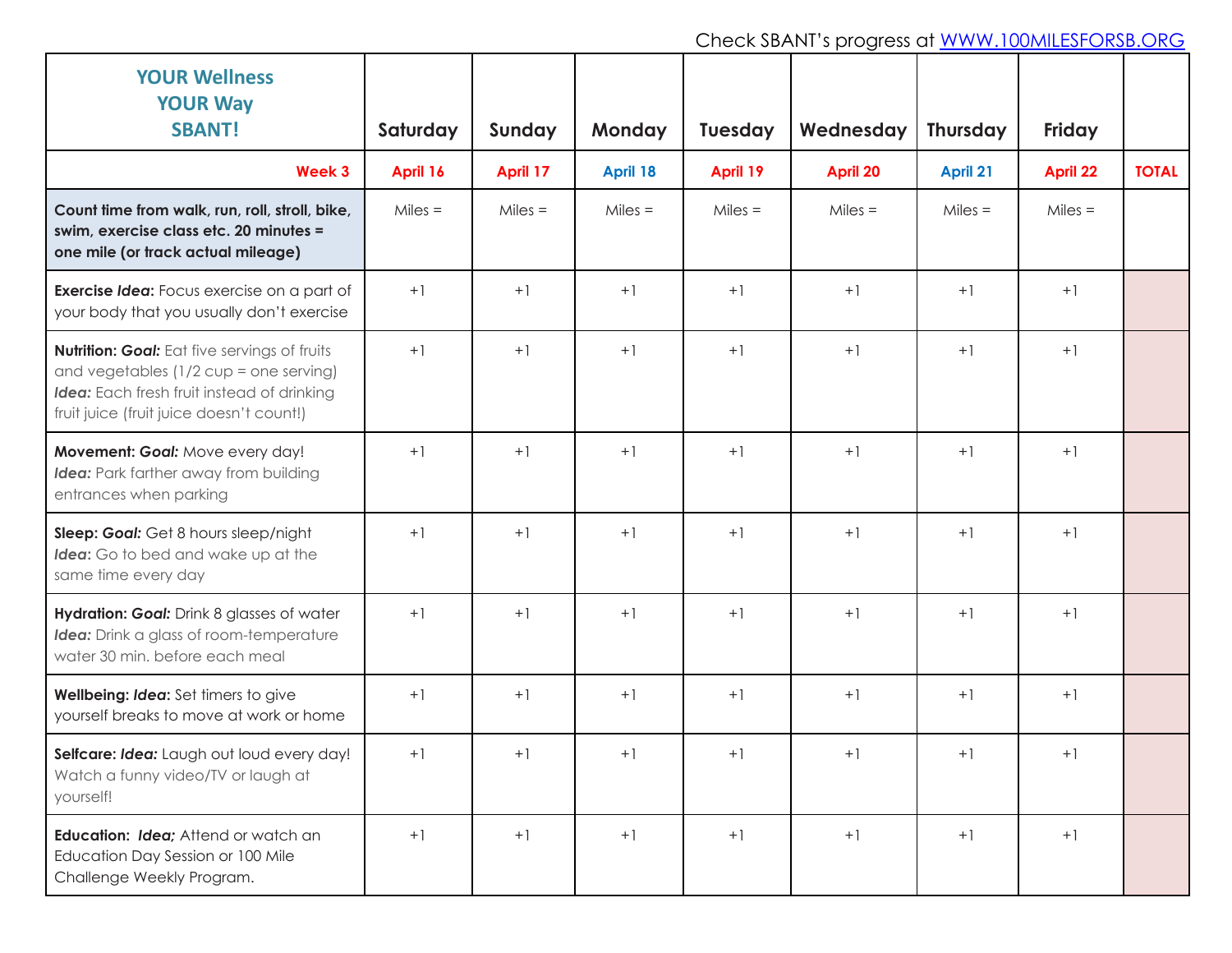**Log total daily miles online. Total:**

## Check SBANT's progress at [WWW.100MILESFORSB.ORG](http://www.100milesforsb.org)

| <b>YOUR Wellness</b><br><b>YOUR Way</b><br><b>SBANT!</b>                                                                                              | Saturday  | Sunday    | <b>Monday</b> | <b>Tuesday</b> | Wednesday | <b>Thursday</b> | <b>Friday</b>   |              |
|-------------------------------------------------------------------------------------------------------------------------------------------------------|-----------|-----------|---------------|----------------|-----------|-----------------|-----------------|--------------|
| Week 4                                                                                                                                                | April 23  | April 24  | April 25      | April 26       | April 27  | April 28        | <b>April 29</b> | <b>TOTAL</b> |
| Count time from walk, run, roll, stroll, bike,<br>swim, exercise class etc. 20 minutes =<br>one mile (or track actual mileage)                        | $Miles =$ | $Miles =$ | $Miles =$     | $Miles =$      | $Miles =$ | $Miles =$       | $Miles =$       |              |
| <b>Exercise Idea:</b> Work on core muscles.                                                                                                           | $+1$      | $+1$      | $+1$          | $+1$           | $+1$      | $+1$            | $+1$            |              |
| Nutrition: Goal: Eat five servings of fruits<br>and vegetables (1/2 cup = one serving)<br><b>Idea:</b> Make a smoothie for a meal                     | $+1$      | $+1$      | $+1$          | $+1$           | $+1$      | $+1$            | $+1$            |              |
| Movement: Goal: Move every day!<br>Idea: Do breathing exercises such as<br>square breathing or alternative nostril<br>breathing. Exercise your lungs. | $+1$      | $+1$      | $+1$          | $+1$           | $+1$      | $+1$            | $+1$            |              |
| Sleep: Goal: Get 8 hours sleep/night<br>Idea: Reduce or eliminate caffeine<br>intake after 3:00pm                                                     | $+1$      | $+1$      | $+1$          | $+1$           | $+1$      | $+1$            | $+1$            |              |
| Hydration: Goal: Drink 8 glasses of water<br>Idea: Carry a water bottle with you<br>wherever you go. Don't get thirsty!                               | $+1$      | $+1$      | $+1$          | $+1$           | $+1$      | $+1$            | $+1$            |              |
| Wellbeing: Idea: Give back! It is proven to<br>improve your overall life satisfaction.                                                                | $+1$      | $+1$      | $+1$          | $+1$           | $+1$      | $+1$            | $+1$            |              |
| Selfcare: Idea: Hold your head high!<br>Focus on posture when you walk, sit,<br>exercise--shoulders back, head straight                               | $+1$      | $+1$      | $+1$          | $+1$           | $+1$      | $+1$            | $+1$            |              |
| <b>Education: Idea: Attend or watch an</b><br>Education Day Session or 100 Mile<br>Challenge Weekly Program.                                          | $+1$      | $+1$      | $+1$          | $+1$           | $+1$      | $+1$            | $+1$            |              |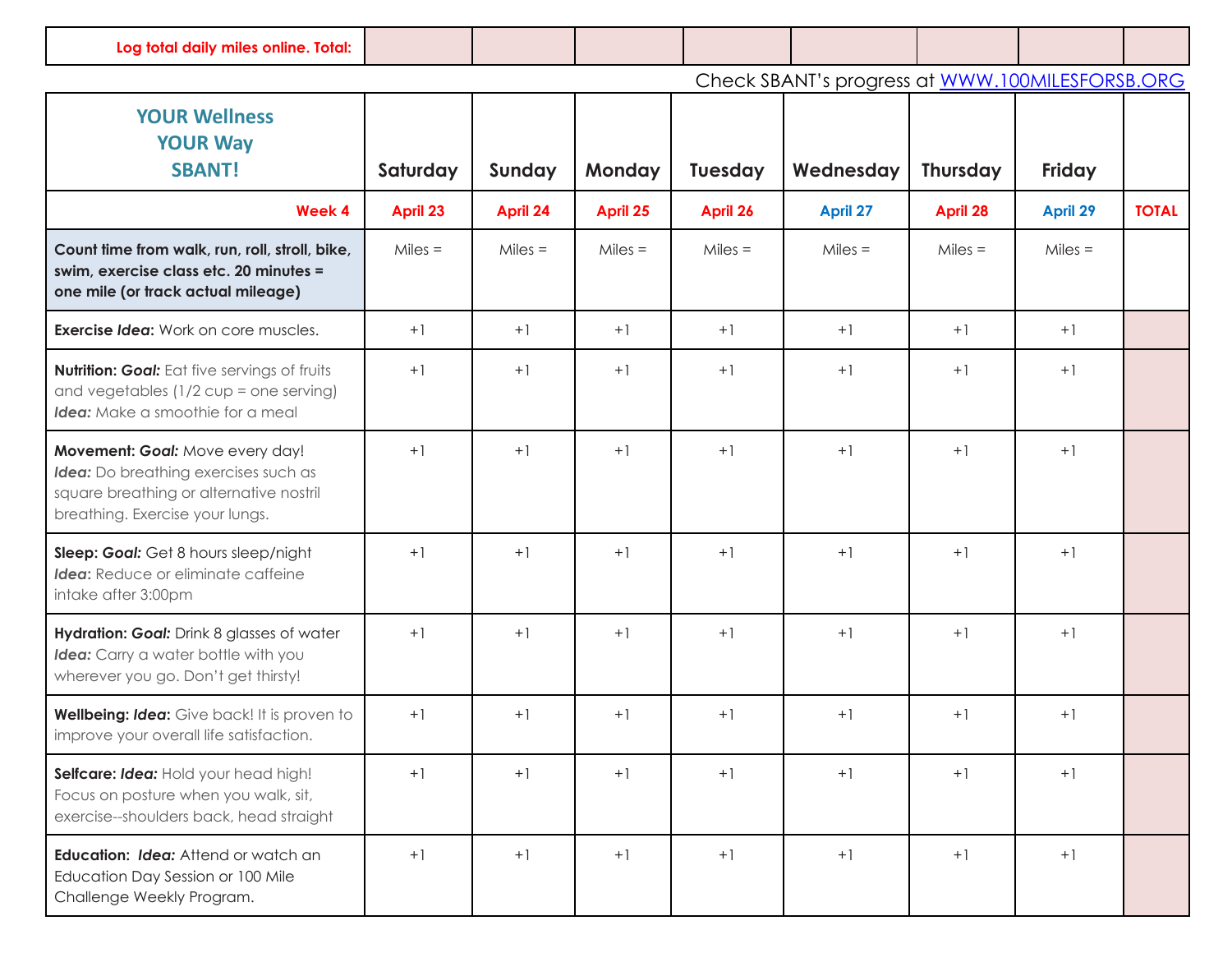## Check SBANT's progress at [WWW.100MILESFORSB.ORG](http://www.100milesforsb.org)

| <b>YOUR Wellness</b><br><b>YOUR Way</b><br><b>SBANT!</b>                                                                                                                          | Saturday  | Sunday    | Monday    | Tuesday   | Wednesday | <b>Thursday</b> | <b>Friday</b> |              |
|-----------------------------------------------------------------------------------------------------------------------------------------------------------------------------------|-----------|-----------|-----------|-----------|-----------|-----------------|---------------|--------------|
| Week 5                                                                                                                                                                            | April 30  | May1      | May 2     | May 3     | May 4     | May 5           | May 6         | <b>TOTAL</b> |
| Count time from walk, run, roll, stroll, bike,<br>swim, exercise class etc. 20 minutes =<br>one mile (or track actual mileage)                                                    | $Miles =$ | $Miles =$ | $Miles =$ | $Miles =$ | $Miles =$ | $Miles =$       | $Miles =$     |              |
| <b>Exercise Idea:</b> Do one full hour of<br>exercise that makes you sweat.                                                                                                       | $+1$      | $+1$      | $+1$      | $+1$      | $+1$      | $+1$            | $+1$          |              |
| Nutrition: Goal: Eat five servings of fruits<br>and vegetables (1/2 cup = one serving)<br>Idea: Eat a salad with variety of veg. for a<br>meal. Add beans or lentils for protein. | $+1$      | $+1$      | $+1$      | $+1$      | $+1$      | $+1$            | $+1$          |              |
| Movement: Goal: Move every day!<br>Idea: Move your arms when you walk.                                                                                                            | $+1$      | $+1$      | $+1$      | $+1$      | $+1$      | $+1$            | $+1$          |              |
| Sleep: Goal: Get 8 hours sleep/night<br>Idea: Reduce or eliminate caffeine<br>intake after 3 p.m.                                                                                 | $+1$      | $+1$      | $+1$      | $+1$      | $+1$      | $+1$            | $+1$          |              |
| Hydration: Goal: Drink 8 glasses of water<br>Idea: Drink hot, herbal tea after dinner (it<br>counts!)                                                                             | $+1$      | $+1$      | $+1$      | $+1$      | $+1$      | $+1$            | $+1$          |              |
| Wellbeing: Idea: Write a to-do list to stay<br>productive each day                                                                                                                | $+1$      | $+1$      | $+1$      | $+1$      | $+1$      | $+1$            | $+1$          |              |
| Selfcare: Idea: Utilize an identified coping<br>skill that works for you                                                                                                          | $+1$      | $+1$      | $+1$      | $+1$      | $+1$      | $+1$            | $+1$          |              |
| Education: Idea; Attend or watch an<br>Education Day Session or 100 Mile<br>Challenge Weekly Program.                                                                             | $+1$      | $+1$      | $+1$      | $+1$      | $+1$      | $+1$            | $+1$          |              |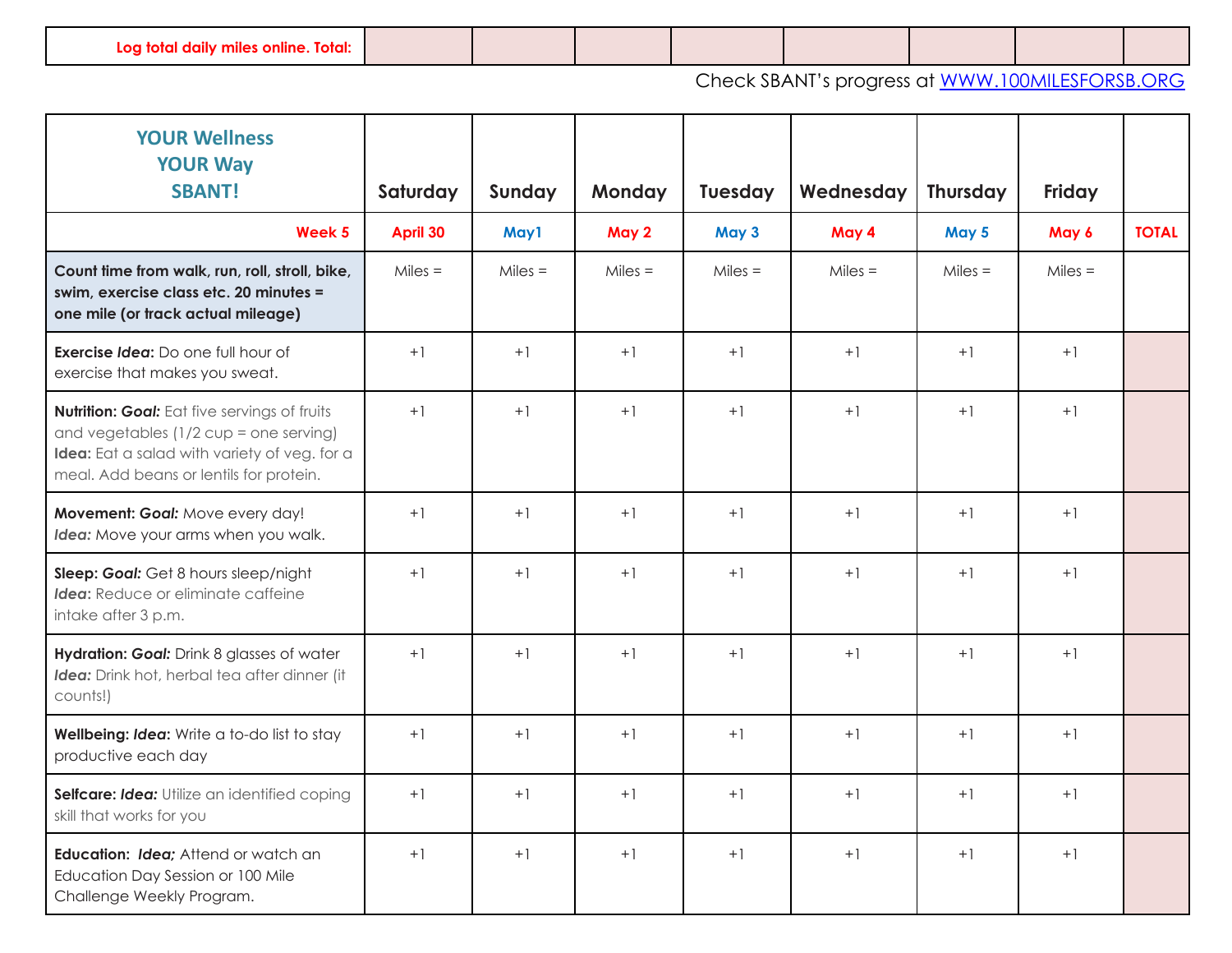**Log total daily miles online. Total:**

## Check SBANT's progress at [WWW.100MILESFORSB.ORG](http://www.100milesforsb.org)

| <b>YOUR Wellness</b><br><b>YOUR Way</b>                                                                                        |           |           |           |               |               |           |               |              |
|--------------------------------------------------------------------------------------------------------------------------------|-----------|-----------|-----------|---------------|---------------|-----------|---------------|--------------|
| <b>SBANT!</b>                                                                                                                  | Saturday  | Sunday    | Monday    | Tuesday       | Wednesday     | Thursday  | <b>Friday</b> |              |
| Week 6                                                                                                                         | May 7     | May 8     | May 9     | <b>May 10</b> | <b>May 11</b> | May12     | May13         | <b>TOTAL</b> |
| Count time from walk, run, roll, stroll, bike,<br>swim, exercise class etc. 20 minutes =<br>one mile (or track actual mileage) | $Miles =$ | $Miles =$ | $Miles =$ | $Miles =$     | $Miles =$     | $Miles =$ | $Miles =$     |              |
| <b>Exercise Idea:</b> Do all of your exercise<br>outside this week. Try a walk in the<br>woods, a park or near trees!          | $+1$      | $+1$      | $+1$      | $+1$          | $+1$          | $+1$      | $+1$          |              |
| <b>Nutrition: Goal:</b> Eat five servings of fruits<br>and vegetables (1/2 cup = one serving)!                                 | $+1$      | $+1$      | $+1$      | $+1$          | $+1$          | $+1$      | $+1$          |              |
| Movement: Goal: Move every day!<br>Idea: Use hand weights when moving                                                          | $+1$      | $+1$      | $+1$      | $+1$          | $+1$          | $+1$      | $+1$          |              |
| Sleep: Goal: Get 8 hours sleep/night<br>Idea: Keep your bedroom dark - close<br>blinds, no lights                              | $+1$      | $+1$      | $+1$      | $+1$          | $+1$          | $+1$      | $+1$          |              |
| Hydration: Goal: Drink 8 glasses of water<br>Idea: Reduce or eliminate your caffeine<br>intake (it dehydrates you)             | $+1$      | $+1$      | $+1$      | $+1$          | $+1$          | $+1$      | $+1$          |              |
| Wellbeing: Idea: Write a gratitude list<br>each evening                                                                        | $+1$      | $+1$      | $+1$      | $+1$          | $+1$          | $+1$      | $+1$          |              |
| Selfcare: Idea: Sing like nobody's<br>listening. Or listen to music that makes<br>you happy. Dancing is ok too!                | $+1$      | $+1$      | $+1$      | $+1$          | $+1$          | $+1$      | $+1$          |              |
| Education: Idea: Attend or watch an<br>Education Day Session or 100 Mile<br>Challenge Weekly Program.                          | $+1$      | $+1$      | $+1$      | $+1$          | $+1$          | $+1$      | $+1$          |              |